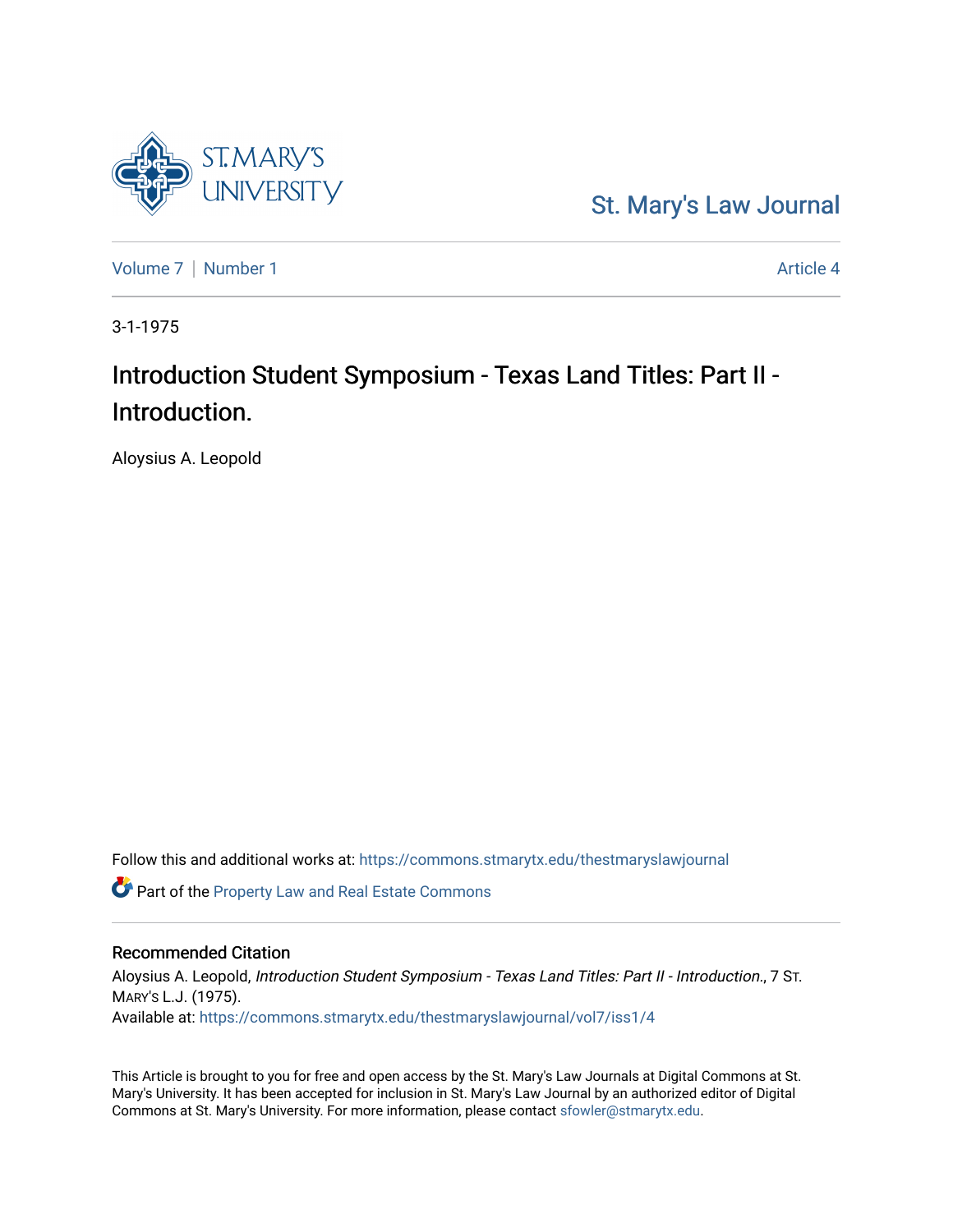# **INTRODUCTION**

#### **ALOYSIUS A. LEOPOLD\***

The first part of this Texas Land Titles Symposium was presented in the prior issue of this Journal.<sup>1</sup> There, the basic instrument of land titles and conveyancing-the deed-was discussed. In this, Part **I,** several collateral and procedural aspects of Texas Land Titles are treated.

In the mineral-rich lands of Texas ownership of the sub-surface is extremely valuable. Ownership of land under the English Common Law "Ad Coelum" doctrine<sup>2</sup> not only included the surface but also extended from the center of the earth to the heavens above. Under the common law royal mines—those of gold and silver—belonged to the sovereign.' Under the civil law concept, all mines were owned by the sovereign, and did not pass by a grant of the land.<sup>4</sup> A part of the lands of Texas, now privately owned, was granted by civil sovereigns, and the remainder by Texas as a nation and as a state of the United States.

In 1837, the Texas Congress reserved to the Republic all minerals.<sup>5</sup> Thus was set the stage for the Relinquishment Acts, whereby the State, in a series of constitutional provisions and legislative enactments, surrendered the minerals to the landowners. In more recent times the state has retained the minerals in lands patented, granting to the surface owner certain rights to participate in the exploitation of oil and gas." These various aspects of mineral ownerships and rights are discussed in the section on the Relinquishment Acts.

An apparently perfect title or chain of title may, on scrutiny and investigation, show defects: grantor may be without sufficient mental capacity; grantee may not have recorded before intervention of a bona fide purchaser or creditor. It is the policy of the law, however, that a time should be set at which land titles may be securely set to rest.

6. TEX. REV. CIV. STAT. art. 5367 (1925).

B.A., J.D., St. Mary's University, Professor of Law, St. Mary's University.

*<sup>1.</sup> Symposium-Texas Land Titles,* 6 ST. MARY'S L.J. 802 (1975).

<sup>2.</sup> Southwest Weather Research, Inc. v. Rounsaville, 320 S.W.2d 211, 215-16 (Tex. Civ. App.-E1 Paso 1958), *aff'd,* 160 Tex. 104, 327 S.W.2d 417 (1959); 42 AM. **JUR.** *Property §* 14, at 197 (1958).

<sup>3.</sup> Cox v. Robinson, 105 Tex. 426, 428, 150 S.W. 1149, 1151-52 (1912).

*<sup>4.</sup> Id.* at 428, 150 S.W. at 1151-52.

<sup>5.</sup> Paschal's Dig., art. 4402 (5th ed.).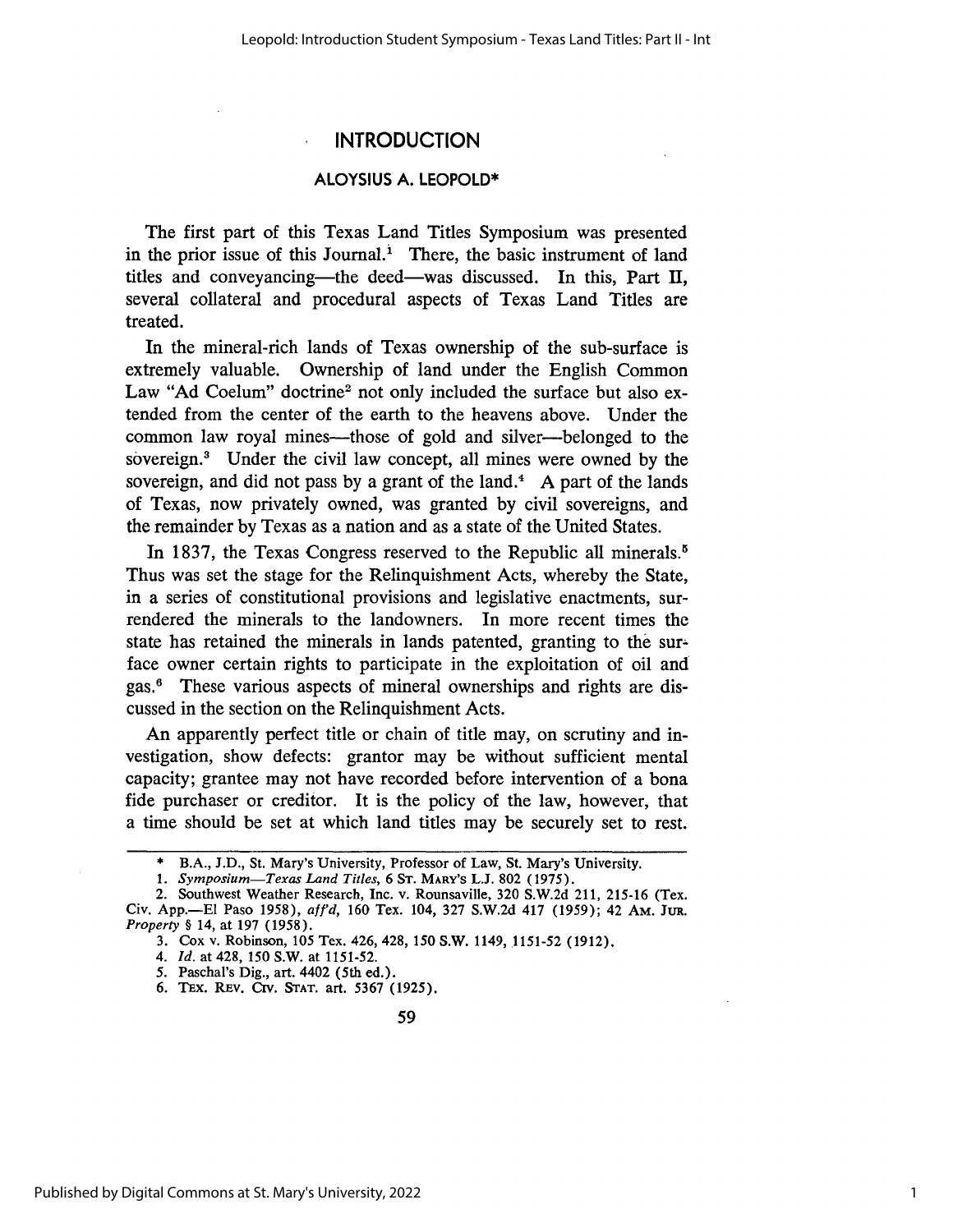#### *ST. MARY'S LAW JOURNAL*

The 3 and 5-year statutes of adverse possession<sup>7</sup> are the times set to cure defects in a title or chain of title, except as against certain disabilities, where a 25-year statute comes into play. $8$ 

Even without any prior right, a possessor may acquire an original title under the 10-year statute of adverse possession, $9$  or in 25 years, as against certain disabilities.<sup>10</sup> Limitation titles are discussed in the two sections on adverse possession.

Procedurally, a question of title to realty is litigated in a statutory trespass to try title action.<sup>11</sup> This statutory pleading asserts the claimant's possession, and an ouster-sometimes fictional--by the defendant. Defendant may, under a plea of "not guilty," assert any defense other than a statute of limitations, which must be specially pleaded.<sup>12</sup> The possessor may also claim the value of improvements made in good faith, if title is adjudged in his adversary.<sup>13</sup>

A suit to quiet title is distinguished from a trespass to try title suit in that the latter is a legal action while the former is equitable.<sup>14</sup> The section on title actions discusses these court actions.

A grant or conveyance by deed, unless limited, vests grantor's full title in grantee. Where grantor limits the conveyance to grantee as a trustee for a creditor of grantor to secure the creditor in the debt owed, by granting the trustee the power to sell and apply the proceeds to the debt, the conveyance is a trust deed or deed of trust mortgage.<sup>15</sup> This instrument, together with the promissory note which it secures, is the basic modem instrument of real property financing.

To conclude the symposium the editors have chosen a section on community property and homesteads. Texas, having its origins in Mexico and Spain, has always followed the civil law in its concepts of marital property. This civil law, as changed from time to time by the Texas constitutions and legislative enactments determines the rights, both between the spouses and with third parties, regarding the title, management and liability of the marital property.<sup>16</sup>

**16.** *See* **Tax.** CONST. art. XVI, **§** 15; **TEx. FAMILY CODE ANN. arts.** 5.01-5.27 (1975).

**<sup>7.</sup> TEx.** REV. Crv. **STAT. ANN.** arts. 5507, **5509** (Supp. **1975).**

**<sup>8.</sup> TEx. REv. Civ. STAT. ANN.** art. **5519, (Supp. 1975).**

**<sup>9.</sup>** TEx. **REV. Crv. STAT. ANN. art. 5510 (Supp.** 1975).

**<sup>10.</sup>** TEx. REv. Cirv. **STAT. ANN.** art. **5518** (Supp. 1975).

**<sup>11.</sup>** TEx. REv. **Civ. STAT. ANN.** art. **7366 (1960).**

<sup>12.</sup> TEx. R. **Cirv.** P. **789.**

**<sup>13.</sup>** TEx. REV. **Civ. STAT.** *ANN.* arts. **7393-7396 (1960).**

<sup>14.</sup> Haskin **v.** Wallet, **63** Tex. **213** (1885).

*<sup>15.</sup>* **39 TEx. JuR. 2d** *Mortgages & Trust Deeds* **§** 2 **(1963).**